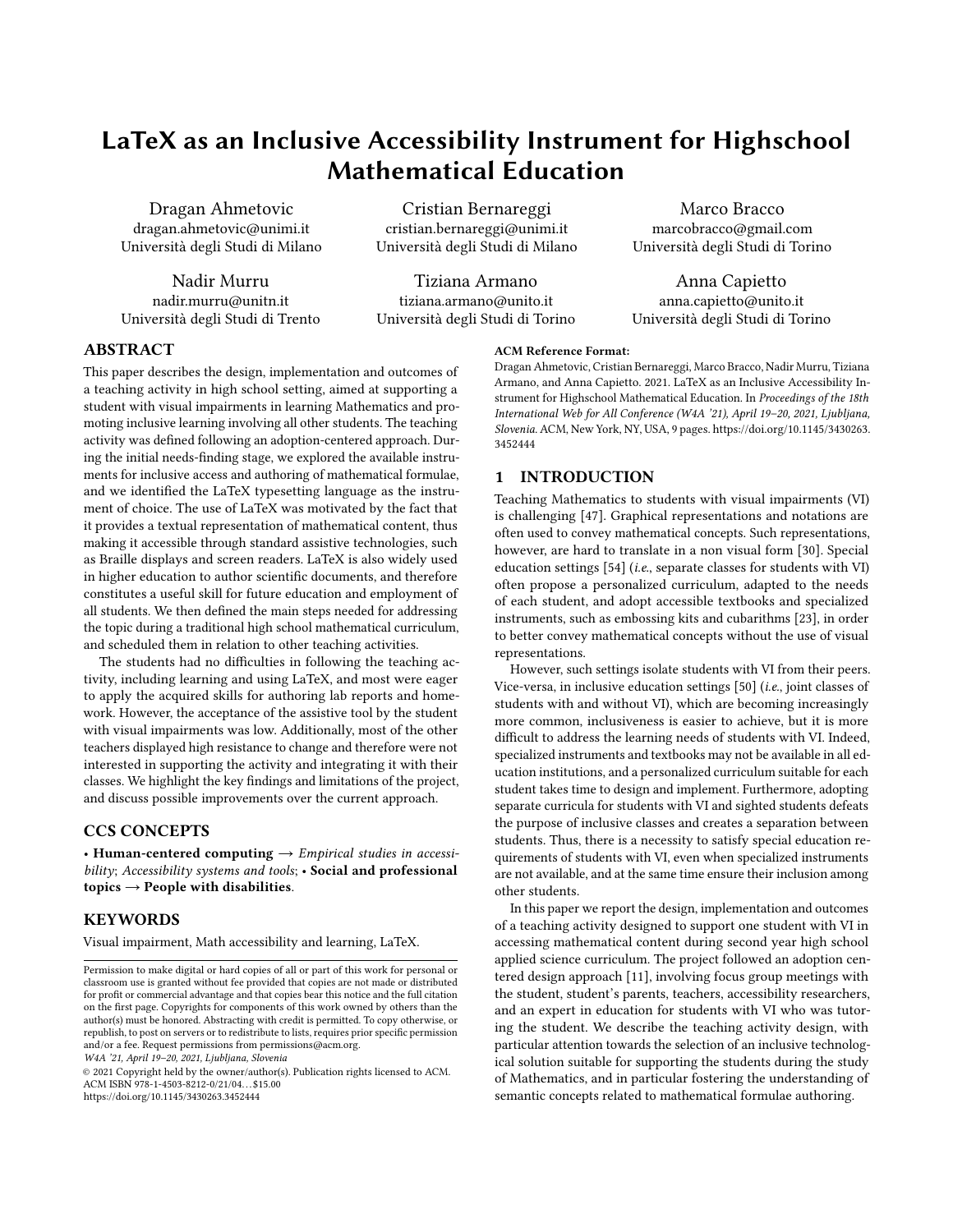For this task, LaTeX typesetting language was proposed as a general purpose authoring instrument, useful for all students, and also as an inclusive assistive tool, useful for students with visual impairments. Indeed, LaTeX is widespread in academia for authoring digital documents containing sophisticated mathematical content, and therefore its knowledge can be a valuable skill for all students. At the same time, LaTeX encodes mathematical formulae as text, which can be directly accessed with common assistive technologies such as Braille displays or screen readers. In order not to overwhelm the students with additional workload, the project was implemented in two stages, the frst one introducing LaTeX mathematical syntax usage in Mathematics educational software and word processors and a second one focusing on standalone document authoring. Finally, we refect on the outcomes of the implementation of the project and discuss key fndings and limitations of our approach.

## 2 RELATED WORK

Teaching to students with VI poses a number of challenges. In particular, one major challenge relates to the necessity to provide material which is accessible non-visually or can be accessed through compensatory tools used by students with VI [\[15,](#page-8-7) [24\]](#page-8-8). This challenge applies to the preparation of lesson material for the presentation in class, resources for homework and study, as well as material for the evaluation of the acquired knowledge.

Such issues are even greater in the teaching of scientifc topics, and in particular Mathematics, because visual representations are often used to convey math concepts [\[26\]](#page-8-9). A math lesson can be properly understood and assimilated by a student with VI only if the teacher properly conveys math formalisms verbally or through accessible representations [\[30\]](#page-8-2). Thus, teaching material and visual representations need to be provided in accessible formats [\[4\]](#page-8-10) (e.g., auditory content, tactile/relief images [\[46\]](#page-8-11), large print material [\[14\]](#page-8-12), 3D models [\[8\]](#page-8-13)), However, creating accessible materials requires specifc know-how, resources and time. As a result, it is not easy for teachers to provide adequate support and adapt their teaching style to the learning needs of students with VI, both in primary/secondary school [\[12,](#page-8-14) [38\]](#page-8-15) and at the university level [\[47\]](#page-8-1).

#### 2.1 Accessible Math Learning Material

Creating accessible teaching material is often a long and complex task. While compact graphical representations can contain a great quantity of information, auditory and tactile representations can convey much less data [\[14\]](#page-8-12). As a result, it is necessary to carefully select key information and convey it in a clear way. Traditionally, accessible documents are generated in large or color-inverted print for low visioned readers, or in Braille print for blind readers, whereas graphical representations (e.g., function diagrams, bar charts) can be prepared as tactile images embossed on paper or plastic [\[43\]](#page-8-16). Recently, 3D printing has also acquired popularity as a methodology to produce accessible teaching material [\[8\]](#page-8-13)

A key limitation of printed or embossed accessible teaching materials is that they take time and special resources to design and create. Furthermore, once created, these materials cannot be edited. Thus, computers and mobile technologies have been recently leveraged to address these issues using widespread and cost efective digital platforms [\[46\]](#page-8-11). Digital documents containing mathematical

formulae accessible through Braille displays, screen readers or magnifcation can be prepared using LaTeX typesetting language [\[1\]](#page-8-17) or created as web pages using MathML and MathJax [\[9\]](#page-8-18). Digital tactile or haptic visualizations can also be created with force-feedback devices [\[6\]](#page-8-19) and paper tactile representations can be augmented with additional auditory content [\[19\]](#page-8-20).

Despite the existence of many diferent tools for preparing accessible math learning material, their adoption by teachers is still very low [\[38\]](#page-8-15). On the one hand, the lack of knowledge of the existence of such instruments limits their adoption by the teachers [\[38\]](#page-8-15). On the other hand, resistance to innovation by the teachers is high [\[40\]](#page-8-21), possibly due to the high cost of adapting the curriculum and teaching materials to new technologies.

#### 2.2 Assistive Technologies to Access Math

In addition to accessible teaching materials, compensatory solutions to support students with VI in learning math also exist. Traditional solutions include magnifcation tools, aimed at students with low vision for accessing existing content. Instruments for blind students to facilitate the understanding of math and support the authoring of mathematical or geometrical representations, such as embossing kits and cubarithms [\[23\]](#page-8-4), also exist. Considering digital approaches, there are systems that support the writing and processing of mathematics in a multimodal working environment [\[5,](#page-8-22) [30\]](#page-8-2), applications that adopt sonifcation to enable the students to plot and explore diagrams [\[2\]](#page-8-23) or geometric shapes [\[21\]](#page-8-24) and games to facilitate math learning from primary school students [\[20\]](#page-8-25).

While compensatory instruments can offset some of the difficulties in accessing existing material, exercising with math and authoring math content, students with VI, and in particular those with low vision, frequently tend to avoid compensatory tools [\[31,](#page-8-26) [40\]](#page-8-21) due to the associated social stigma [\[41,](#page-8-27) [44\]](#page-8-28). For the same reason the discontinuance in the usage of such technologies is also high [\[39\]](#page-8-29). Thus, another challenge in the teaching of mathematics for students with VI is introducing them to appropriate compensatory tools and promoting the adoption and continuous usage of such tools.

## 2.3 Accessible Education Challenges

Accessible teaching material and compensatory instruments are fundamental for the teaching of students with VI. However, different challenges arise in designing accessible classes through the process of the adoption of these technologies [\[25\]](#page-8-30).

• First, the choice of suitable teaching materials and assistive technologies for the study curriculum and of the learning path depends on multiple factors including visual ability (e.g., residual acuity and feld of view), cognitive style, school grade, technological competences (e.g., typing on a keyboard, word processing, fle management), and more. Teachers in inclusive schools are often not trained or experienced enough to judge which are the right assistive technologies to introduce to students with VI and which is the right way to teach the usage of such technologies [\[32\]](#page-8-31). Furthermore, school consultants for students with disabilities usually spend a limited amount of time with the teachers so they can only provide minimal guidelines to follow, which are implemented diferently in each school [\[42\]](#page-8-32).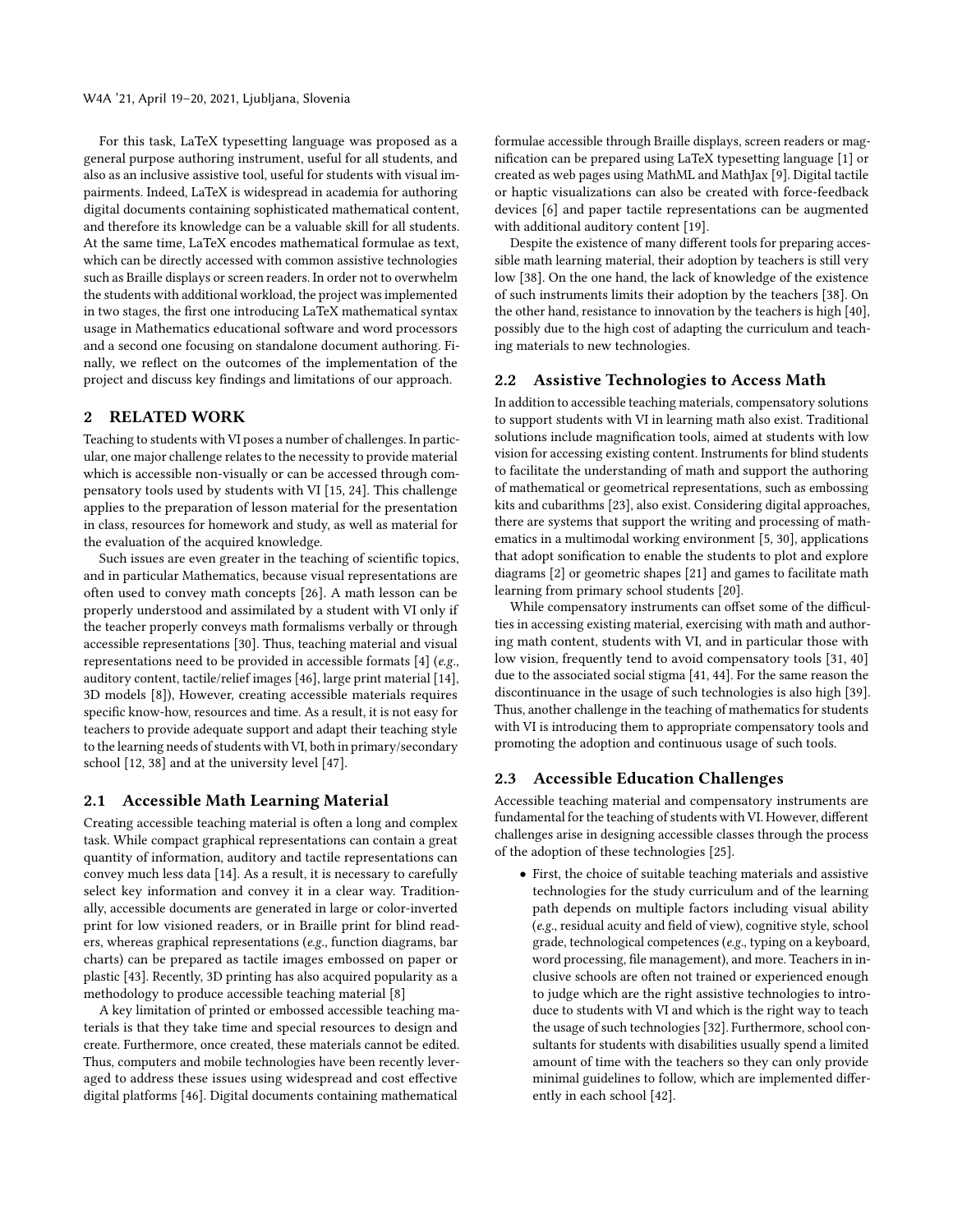- Second, school teachers often lack a complete understanding of what assistive technologies can do, and what diferent students with VI can achieve through their assistive technologies [\[42\]](#page-8-32). This is especially true in science and Mathematics courses in inclusive school settings. For example, even if partially sighted students have access to magnifed images of graphs or experimental apparata, they still might not be able to see them with sufficient clarity or in their entirety and therefore they still might not properly understand how a simulation works.
- Third, rapid changes in the mainstream technologies used in education (e.g., transition to mobile devices) is both an opportunity and a possible challenge. On the one hand the introduction of new technologies opens up new opportunities for accessibility through the development of new assistive technologies to support people with VI. On the other hand, accessibility of new devices often lags behind their widespread difusion, and once the accessibility features are available, the associated new interaction paradigms also require students to quickly get familiar with them which also requires effort and time [\[13,](#page-8-33) [34\]](#page-8-34). This continuous adaptation to new tools and interaction models may interfere with the educational program and the pace of the teaching activities.
- $\bullet$  Fourth, due to a number of reasons (e.g., limited market, small number of developers, difficulty in finding testing users), many assistive educational tools are only available either as working prototypes or they are not localized for diferent countries. For example, MathPlayer [\[45\]](#page-8-35), a browser plug-in that enables speech reading and magnifcation of mathematical formulae, is widely used to read math content on the web, but it is fully working only for English speech and Braille. Hence, students with VI have to adapt to diferent reading styles or Braille notations when they need to access math on the web. Similarly, the LAMBDA system [\[5\]](#page-8-22), which is widely adopted in Italy for doing maths in Braille, is not available for Nemeth code which is used in English speaking countries.
- Fifth, assistive tools can be used efectively in education only if they are customized to specifc needs of each student and properly maintained over the time [\[7\]](#page-8-36). This is even more difficult for complex tools ( $e.g.,$  screen readers), which have dozens of parameters to be set or changed to be fully usable in diferent applications. Hence, both customizing and maintaining assistive tools may turn out to be challenging activities in the school context.

## **TEACHING ACTIVITY DESIGN**

The teaching activity was designed to support Cristina, a high school student with VI, during her second year applied science curriculum. Initial encounters between Cristina's parents and her new high school computer science teacher (one of the authors of this work) brought to light difficulties related to her Mathematics education. For example, Cristina's parents needed to request accessible Mathematics textbooks in a digital format from a special library service, which could take several months. Even then, graphical representations, which are often used to convey mathematical concepts, were still inaccessible.

To identify possible solutions to address these issues, the teacher came in contact with our research group, which focuses on the research and experimentation of assistive technologies for Mathematics accessibility for people with disabilities. Together, we conducted a series of focus groups following a participatory design process aimed at 1) assessing Cristina's needs and preferences, 2) defning the requirements of a teaching activity designed to support Cristina in her Mathematics studies, 3) identifying technologies to support such activities and 4) integrating the teaching activity with respect to the other courses, and in particular Mathematics.

#### 3.1 Initial Condition

At 7 years of age, Cristina (a pseudonym) was diagnosed with reduced visual acuity, which genetic testing attributed to Stargardt macular dystrophy [\[3\]](#page-8-37), an inherited autosomal recessive retinal disease caused by mutations in the ABCA4 gene, which results in dysfunction and loss of rod and cone photoreceptors due to photooxidative damage. With one case every 10000 people, it is the most common inherited single gene retinal disease. The symptoms consist in reduced central vision, which starts during adolescence, and it can also be associated to discromatopsia (lowered color perception), central scotoma (blind spots) and photophobia (discomfort to light exposure). While existing therapies can slow down or even halt the photo-oxidative damage, at the time of writing, there were none capable of reverting the damage sustained by the photoreceptors.

When we conducted our experimentation, Cristina's visual acuity was 20/100 and stable. Nonetheless, to minimize the possibility of a worsening of the condition, limiting eye fatigue was of utmost importance. Therefore, she was recommended to stress her sight as least as possible possible and use other senses when possible. In particular, she was recommended to use appropriate assistive technologies such as magnifers or screen readers. However, she seldom used a physical magnifer, which she deemed unacceptable as it would highlight her impairment with respect to her peers [\[41\]](#page-8-27). Conversely, the use of her notebook computer was perceived as a positive diferentiation. Thus, Cristina recently started using this tool for reading and writing, using a screen reader. Nonetheless, she rarely used her computer to assist her with the study, as she was not aware of instruments useful for authoring mathematical content. Consequently, she would normally use paper notebooks with large writing, which however was unpractical and slow. Cristina was also assisted by an expert in education for students with VI from a national association for people with VI, who tutored her for 6 hours each week.

## 3.2 Problem Defnition

Starting from the outlined initial condition, our goal was to identify a teaching approach that would beneft Cristina in her Mathematics studies and be acceptable for her, her family and her educators. To better address diferent aspects of the problem, we proposed a participatory design approach. For this purpose, we held a series of focus groups at our research laboratory. The participants were Cristina and her mother, her tutor, her computer science and Mathematics teachers, and three researchers from our laboratory. Other students were not involved in order not to highlight Cristina's impairment to her peers.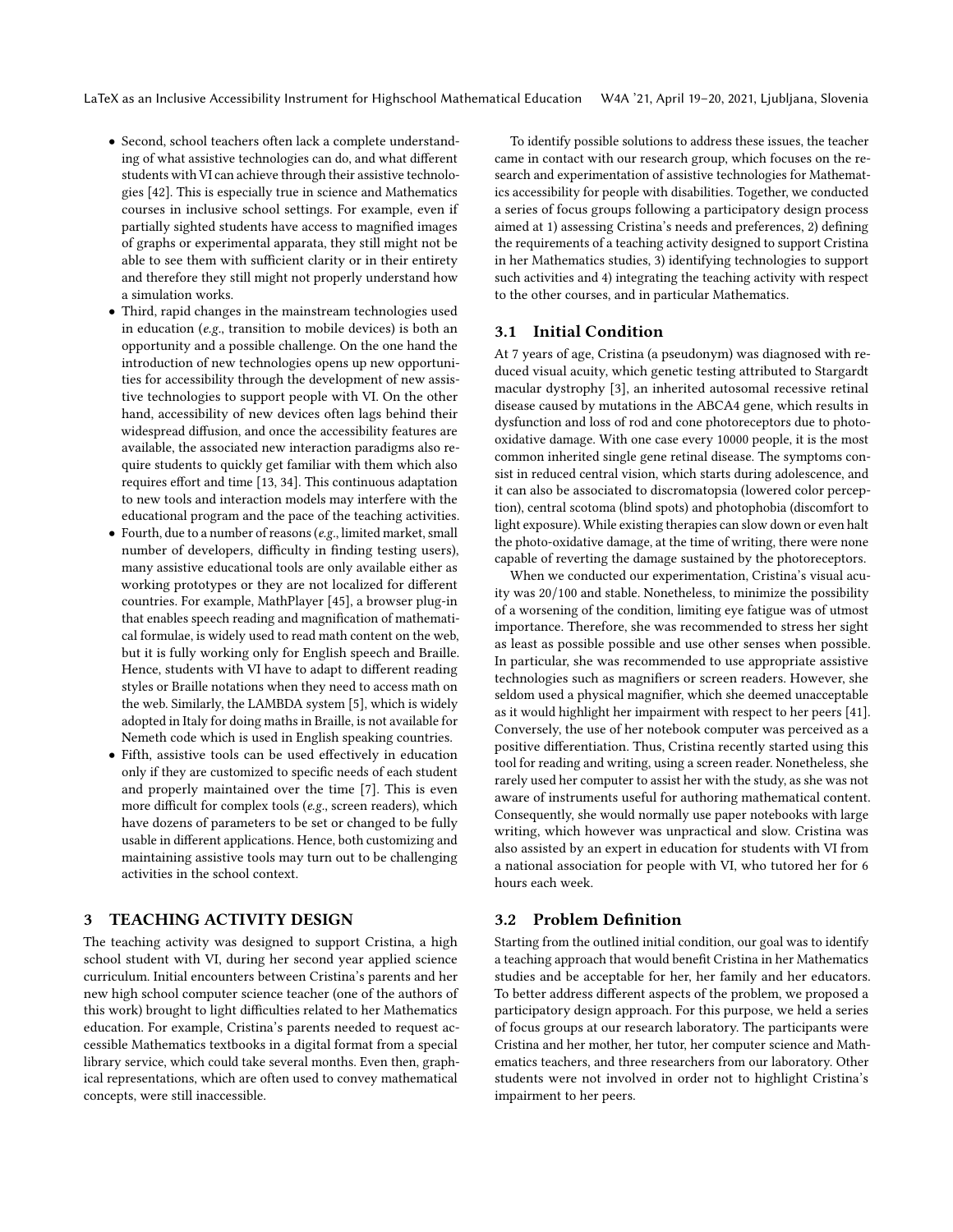First, we assessed whether Cristina's difficulties in learning mathematics were related to the access of the mathematical content or its authoring. Cristina and her tutor explained that with current assistive tools, such as magnifcation, she is mostly able to access mathematical content (e.g., formulae or graphs). Instead, mathematical content authoring (especially formulae) was more difficult because it needed to be performed manually. Indeed, Cristina did not use any assistive tool for mathematical content authoring, which limited her in doing homework or writing reports.

Discussing with the teachers, we realized that this problem was also common for other students. Indeed, their high school curriculum was focused on applied science, and therefore the students frequently needed to produce laboratory experience reports or notes with an abundance of mathematical formulae. However, there were no suggested instruments for digital authoring of such content. We therefore focused on identifying suitable assistive technologies to support both Cristina and other students with mathematical content authoring. The research team illustrated a number of existing solutions, and the discussion proceeded in defning key prerequisites for selecting an applicable approach.

In order to foster the acceptance of the proposed solution by Cristina, we avoided specialized accessibility instruments. Another prerequisite stressed by the teachers present during the focus groups was to identify an approach that could be used both for Cristina and other students, in order to promote inclusiveness and make content sharing possible. As an effort to not increase the workload for the students without an expendable beneft, another proposed constraint was the usage of general purpose, widespread instruments, already used for these tasks in education and employment. Ultimately, considering the ideas presented during the focus group, the following criteria were established:

- 1. Facilitate authoring of documents with formulae.
- 2. Avoid specialized accessibility instruments.
- 3. Use general purpose, widespread instruments.
- 4. Be useful to other students and promote integration.

Furthermore we implicitly considered another criterion which came up in the preliminary meeting with Cristina's parents. However, due to her sensitivity to the topic, this consideration was omitted from the discussion. Since there was a possibility of a worsening of Cristina's condition, we prioritized instruments that could also be used in absence of sight. Thus we added the following criterion to the list of constraints:

5. Non-visual access to formulae (e.g., screen reader).

#### 3.3 Solution Identifcation

Based on the outlined criteria, during a follow-up discussion, we analyzed a number of editing software and standards which could be used as possible solutions, highlighting their advantages and limitations:

Accessible Mathematics editors, such as Lambda [\[5\]](#page-8-22), are designed to address the issue of mathematical formulae authoring for people with VI. These, however, are niche tools, unknown to most teachers and used exclusively by people with VI, which makes them of limited added value for sighted students.

WYSIWYG editors, such as Microsoft Office and existing open source alternatives (LibreOffice, OpenOffice), are widely used authoring tools, and can be useful for all students. However they require precise and lengthy point-and-click interactions to insert formulae, which was deemed too slow and prone to fatigue, in particular when using magnifcation or screen readers.

Technical computing systems, such as Wolfram Mathematica or Maple, provide proprietary linear mathematical content authoring syntax. However, their main functionality is actually to perform complex mathematical computations. Due to this, their interfaces are cluttered and and hard to learn. As such, they were considered out of scope for our purpose.

MathML, the web standard for mathematical formulae authoring, was also considered as a possible authoring solution. MathML notation can be edited directly, using any plain text editor. However, MathML is ill suited for direct editing given its verbose syntax. Instead, it is most often used as an archival format, created starting from a diferent language such as ASCIIMathML or LaTeX.

ASCIIMathML is a simplifed syntax for writing mathematical formulae based on LaTeX typesetting language. It is quick and intuitive for writing formulae, and can be edited as plain text and displayed on the web using tools such as Mathjax Javascript library [\[9\]](#page-8-18). However, it cannot be used to typeset complete documents in the same way as LaTeX does, and it is less supported by third party editors which instead often provide LaTeX input capabilities.

LaTeX is a document typesetting language that encodes formatting instructions as markup commands (see Figure [1\)](#page-4-0), and can be used to typeset visually structured documents containing complex mathematical formulae. Besides a number of standalone editors and web editors, its mathematical syntax is also supported for equation editing in word processors such as Microsoft Word, or Mathematics education software such as GeoGebra. While it has not been designed as an accessibility solution, LaTeX enables linear access to formulae (i.e., all formulae are input as plain text), which is suitable for mathematical content authoring without visual access, using screen readers and Braille displays. Therefore it could adapt to possible worsening of Cristina's sight conditions. Also, it is widely used in research and education and therefore could be useful for all students for their future studies or work.

Considering the analysis of the existing approaches, LaTeX was selected as the technology of choice for our goals. At this point, the aim of our investigation became the defnition of a teaching activity to teach the LaTeX language to Cristina and other students, addressing the following questions:

Q1. How to include the project within the curriculum?

- Q2. When to schedule the lessons during the school year?
- Q3. How to implement the lessons and the exercises?
- Q4. How to evaluate teaching activity effectiveness?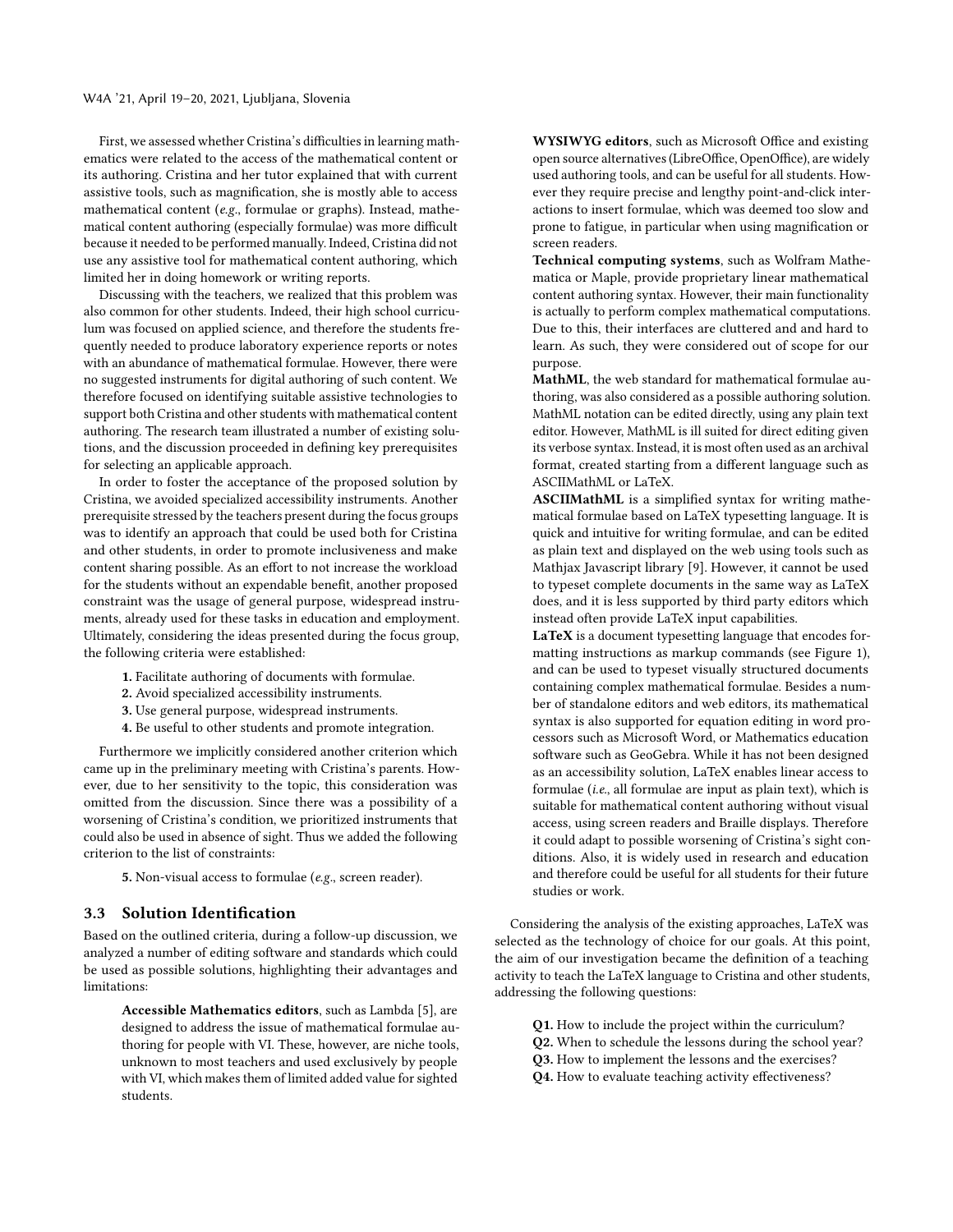LaTeX as an Inclusive Accessibility Instrument for Highschool Mathematical Education W4A '21, April 19–20, 2021, Ljubljana, Slovenia

<span id="page-4-1"></span><span id="page-4-0"></span>

Figure 1: Expression trees that can and cannot be simplifed

#### 3.4 Integration With Mathematics Course

LaTeX is a powerful typesetting language, with markup commands for visual preparation of text and graphics, and scripting capabilities of a programming language. However, for high school students with no prior experience in formal languages or programming, learning LaTeX syntax is challenging. Thus, it is fundamental to clearly explain basic LaTeX concepts to the students, and provide them with facilities to practice code writing. Teaching how to write formulae in LaTeX also gives us an opportunity to explore what these formulae mean. Therefore, as an answer to Q1, we decided to implement the project as a part of the mathematics course, leveraging mathematical concepts to contextualize the teaching of LaTeX language. In particular, we identifed two mathematical concepts tightly related to LaTeX syntax:

Mathematical Functions -. LaTeX markup commands are special words, prefxed by a backslash (\), and followed by a number of parameters between curly brackets ({}). As an example see Figure [1.](#page-4-0) Their output depends on their defnition and parameters, and new commands can be defned using existing ones as building blocks. This behavior closely imitates programming functions and it is conceptually very similar to math functions [\[18,](#page-8-38) [37\]](#page-8-39), which take independent variable arguments, and produce a dependent variable value. Thus we decided to describe LaTeX command syntax when introducing mathematical functions, focusing on parallelism between their notation and behavior as input-output machines [\[49,](#page-8-40) [53\]](#page-8-41).

Mathematical Expression Structure -. Authoring mathematical formulae in LaTeX requires the knowledge of how to map mathematical expressions to LaTeX commands. One instrument which could help the understanding of formulae as well as the La-TeX syntax, and could be an intermediate step between the two, is the creation of expression trees [\[48\]](#page-8-42) from mathematical formulae (see Figure [1\)](#page-4-0). An expression tree is a representation of an expression in a tree-like data structure, with leaves as operands and nodes as the operators of the expression. Expression trees enable a clear visualization of formulae structure and can be used to analyze, evaluate, or modify expressions. Indeed, they are frequently used as an instrument to support Mathematics teaching [\[17\]](#page-8-43), in particular to show how to correctly modify and simplify expressions [\[35\]](#page-8-44).

## <span id="page-4-2"></span>4 PROJECT IMPLEMENTATION

One of the goals of the project was to use the acquired LaTeX skills also during other courses that require mathematical content authoring, for example for laboratory reports. For this, the best moment for introducing the project was the beginning of the year, before laboratory classes in other courses. At the same time, lessons on HTML language in the computer science course, scheduled for the end of the year, were considered useful for introducing LaTeX markup-driven syntax.

To balance between these contrasting needs, we divided the project in two parts  $(Q2)$ . The first part, concurrent with algebra lessons at the beginning of the year, introduced basic LaTeX mathematical syntax in educational software and word processing systems. The second part, which explored full LaTeX typographic capabilities, was scheduled after the study of markup languages in the computer science course (Q3).

## 4.1 First Part: Basic mathematical Syntax

Since most word processors, such as LibreOffice or Microsoft Word, have either native or plug-in support for the authoring of formulae in LaTeX, we frst introduced only LaTeX mathematical syntax. This allowed the students to start producing laboratory reports from the beginning, using LaTeX for inserting the formulae, and standard word processing instruments for the text. To facilitate the understanding of LaTeX, we leveraged the use of expression trees as a tool for translating mathematical formulae to LaTeX mathematical syntax.

We started from simple arithmetic expressions with explicit operation order using parentheses to acquire expression tree construction skills. Once the students were sufficiently confident with expression tree construction, we introduced basic LaTeX syntax, showing how to translate expression trees to LaTeX. We incremented the complexity of the process, introducing the concept of operator precedence, highlighting how operator nodes encountered down the tree correspond to operations with higher precedence. Since LaTeX expressions explicitly show the operator order using parentheses, students could easily verify that the translation was performed correctly.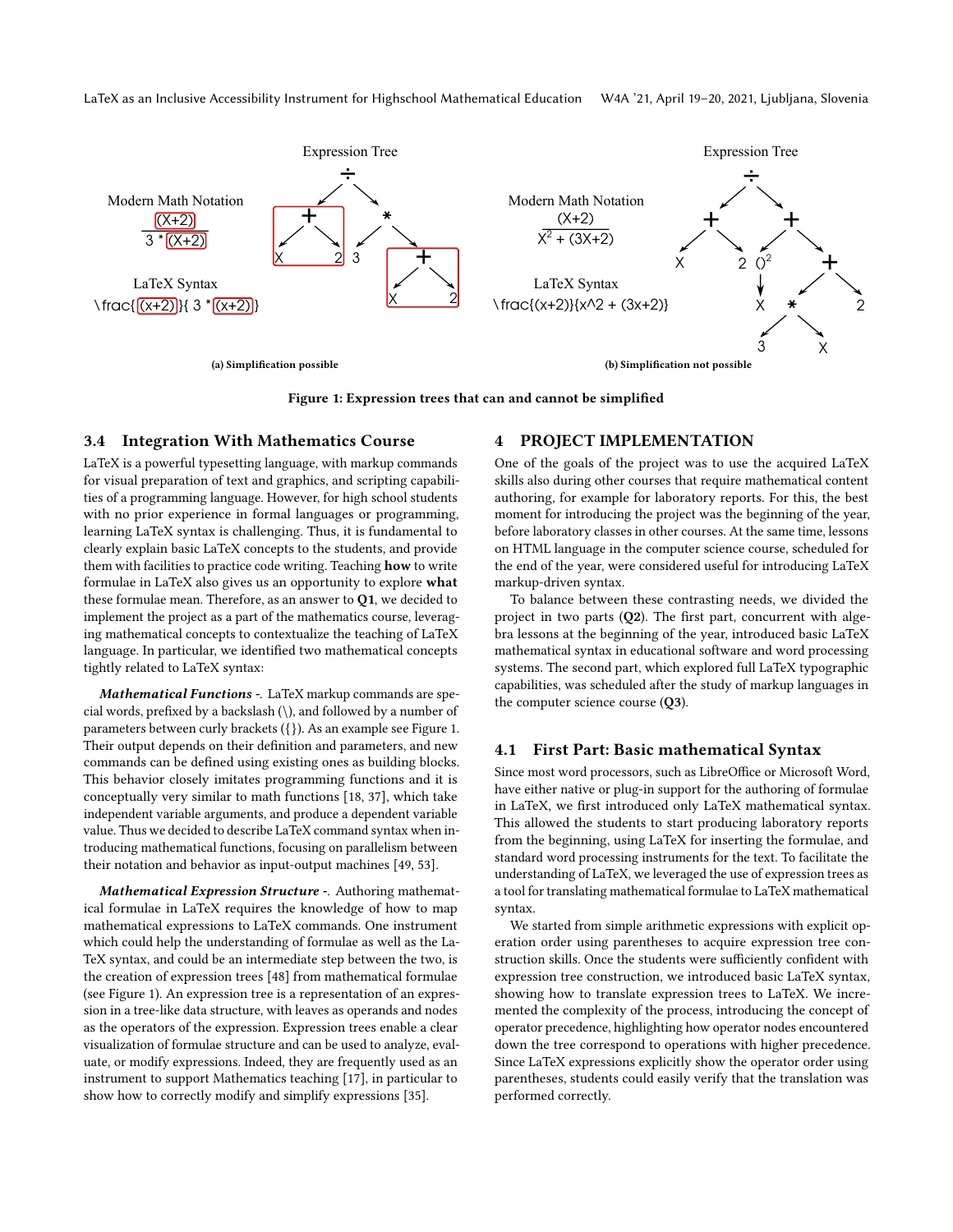<span id="page-5-0"></span>

<span id="page-5-4"></span>Figure 2: Editors used for exercising and authoring LaTeX content

Afterwards, we focused on the analysis of algebraic expressions, in particular by addressing the problem of simplifying fractions by eliminating identical factors in numerator and denominator (see Figure [1a\)](#page-4-1). Indeed a common mistake for high school junior students is to attempt to simplify sums that appear in both numerator and denominator [\[51\]](#page-8-45). Using expression trees it is clear that these elements are not factors of numerator and denominator and therefore cannot be simplified (for example " $+2$ " in Figure [1b\)](#page-4-2). A similar procedure was used for other mathematical commands.

To experiment with LaTeX syntax, we used GeoGebra [\[27\]](#page-8-46), an interactive educational application for teaching geometry, algebra, statistics and calculus, from primary school to university. GeoGebra enables the insertion of formulae in LaTeX directly from the user interface (see Figure [2a\)](#page-5-0), previewing the inserted formula in modern mathematical notation. This capability is invaluable for verifying the correctness of the translated formulae. Afterwards, we proceeded with the introduction of LaTeX syntax in LibreOffice word processor, using TexMaths extension<sup>1</sup>, which provides an interface for inserting formulae in LaTeX and produces images showing corresponding expressions (see Figure [2c\)](#page-5-2).

## 4.2 Second Part: Document Authoring

This part of the project focused on introducing full LaTeX syntax. It was scheduled after an introductory lesson on HTML, which was meant to peak students' interest, giving them the opportunity to exercise creating simple web pages. Such introduction served to understand the concept of formal languages and the notion of wellformed syntax. We then introduced LaTeX document authoring basics and commands specifcally related to content structuring and formatting. We also provided information on LaTeX distributions and packages, as well as the functioning of the LaTeX compiler.

One limitation regarding the usage of the LibreOffice TexMaths plugin was that it required for a LaTeX distribution to be installed on a computer. Indeed, some of the students had difficulties in installing either LaTeX or TexMaths on their personal computers. While this did not impair their capability to exercise on laboratory computers, which already had the system installed, they could not exercise at home.

<span id="page-5-2"></span>To avoid having students to install a LaTeX distribution on their own, for the remainder of the project we used Latex4Technics<sup>2</sup>, a web based editor which provides standalone equation editing as well as full LaTeX editing capabilities.Additionally, Latex4Technics could be used both in laboratory and at home, accessing the same projects with the same interface (see Figure [2b\)](#page-5-4).

The second part of the teaching activity was also designed to stimulate Mathematics learning starting from the discussion on the LaTeX syntax. Indeed, the last part of the Mathematics course addressed the concept of function, which is a key notion in Mathematics, but its formal defnition as "a relation that uniquely associates members of one set with members of another set" is not immediately intuitive for high school students [\[49\]](#page-8-40). Instead, we based on prior work which describe functions as input-output machines [\[53\]](#page-8-41) that, given an input value, transform it into an output. For example  $y = \sin x$  is the function that takes as input the value of  $x$  and returns  $y$ . This concept, similar to programming functions and LaTeX markup syntax, was a useful parallelism to stimulate the teaching both of Mathematics concepts and LaTeX.

#### 5 OBSERVATIONAL STUDY RESULTS

In parallel with the teaching activity implementation, we performed an observational study  $(Q4)$  aimed at assessing the effects of the teaching activity on Cristina, who was the main recipient of the activity, and on the other (27) students in her class. Additionally, since one goal of the teaching activity was to enable the authoring of laboratory reports for other applied science classes, interaction with other teachers was also included to the observation. Indeed, the organization of the teaching activity with respect to other courses also depended on other teachers, and therefore assessing their reaction to the proposed activity was deemed important.

The teaching activity and the study were conducted by the Computer Science teacher, one of the authors of this paper, who reported students' reactions and impressions during the implementation of the teaching activity, including spontaneous opinions expressed and whether the students used the skills learned during the activity for other classes or on their own. Interactions with other teachers were also reported, as well as the outcomes of the whole process.

<span id="page-5-1"></span><sup>&</sup>lt;sup>1</sup>https://extensions.libreoffice.org/extensions/texmaths-1 <sup>2</sup>https://www.latex4technics.com/

<span id="page-5-3"></span>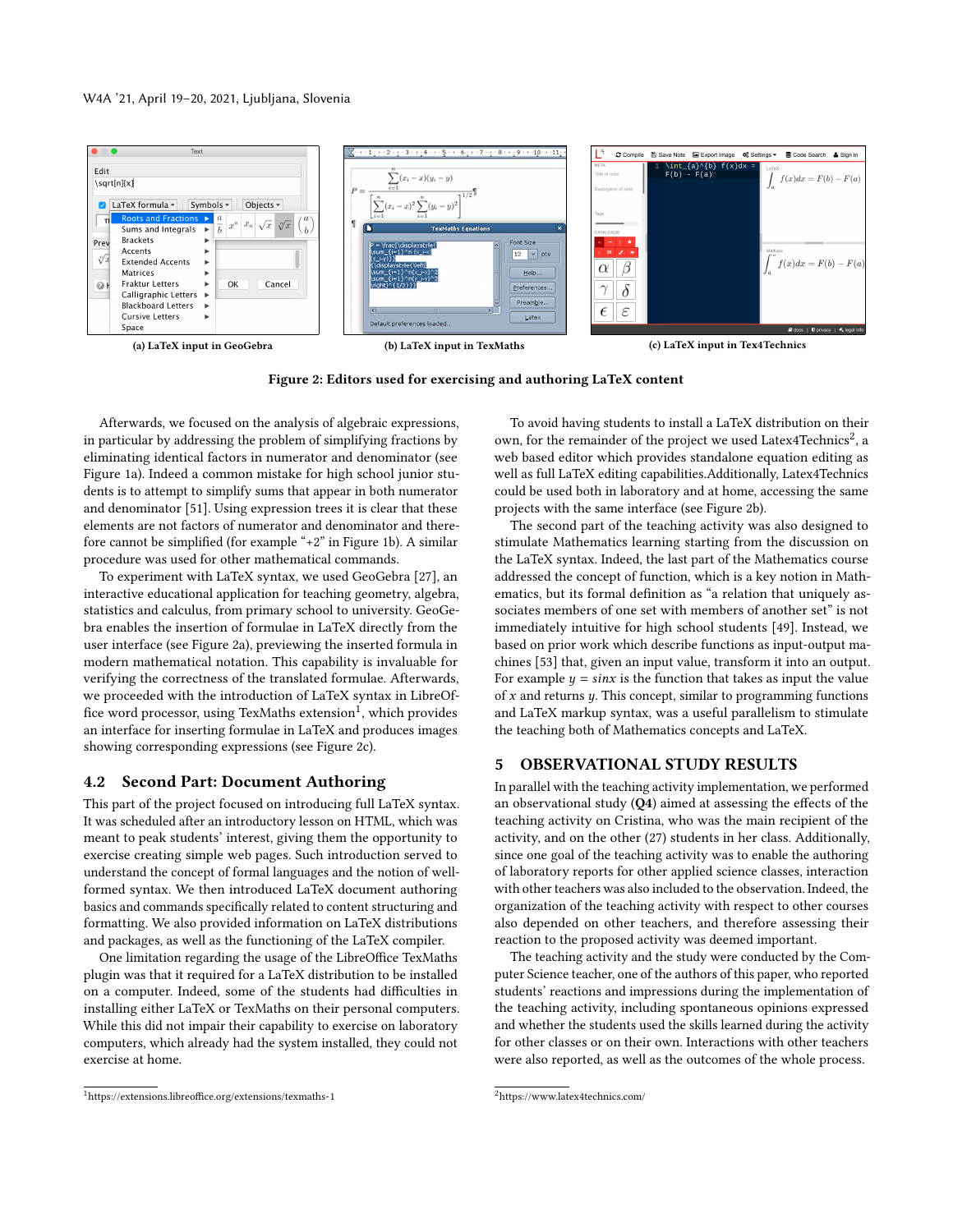LaTeX as an Inclusive Accessibility Instrument for Highschool Mathematical Education W4A '21, April 19–20, 2021, Ljubljana, Slovenia

## 5.1 Target recipient

Considering that our key aim was supporting Cristina in accessing mathematical content during her high school courses, the teaching activity was able to achieve only partial results. On the one hand, Cristina had no major difficulties in using LaTeX for mathematical content access and authoring, at the same level of other students. Indeed, through exercises and homework assignments we verifed that Cristina was capable of accessing and authoring mathematical formulae textually, using both magnifcation and screen reading technology, which was the main goal of our teaching activity.

On the other hand, the critical limitation of the project was that Cristina did not welcome the proposed solution with enthusiasm, and therefore would not eagerly participate in the teaching activity or use the proposed solution on her own. Indeed, Cristina frmly resisted to the adoption of any kind of assistive technology, including the proposed instruments. Even though an effort was made to completely detach the project from her accessibility needs, and her classmates were not aware of this goal, Cristina was conscious about the fact that this was the main goal of the project and therefore avoided the presented instruments as much as possible because using them reminded her of her disability.

## 5.2 Other Students

Conversely, the teaching activity was perceived positively by the other students. We were worried that the additional workload would have been received negatively and that, because of this, the activity would have been neglected, especially since the students were not evaluated in any way based on their performance in the teaching activity. Instead, they regularly completed the assigned homework and they participated to the exercises in class. Many students even used LaTeX on their own accord to author mathematical formulae for assignments in other classes. Indeed, the students reported in class that they appreciated the possibility to apply the knowledge acquired during their computer science course, and most were interested in practical applications of the LaTeX language for authoring reports and scientifc documents, especially since it is used at university level and in academia.

One limitation of the teaching activity, considering the responses provided by the students in class, was that the exercises on arithmetic and algebraic manipulation using expression trees did not seem to provide particular benefts to their comprehension of the Mathematics course. Indeed, since the students' curriculum was in applied sciences, most of them were already well versed in the addressed mathematical concepts, and some of the topics were actually redundant with the Mathematics course.

## 5.3 Teachers

Another difficulty we encountered was the integration of the teaching activity with other courses. Here, the problem we encountered in most cases was the resistance from other teachers. Indeed, among the four applied science courses teachers, only the Mathematics and Computer Science teachers, who actually participated in the initial focus groups with Cristina and others, actively participated in the teaching activity. The other two teachers were not eager to participate in the teaching activity and to adapt their courses to integrate the proposed activity. Furthermore they did not even

encourage the authoring of laboratory reports or assignments with LaTeX, preferring the traditional pen and paper approach.

Reasons for the resistance to the inclusion of the teaching activity in their classes were not explicitly reported by the other teachers. However, based on our observations and prior literature, we identifed three possible motives: 1) It could be that including the activity into the already tight teaching schedule would have required too much time and effort from the teachers [\[33\]](#page-8-47), and therefore was avoided. 2) Besides the Mathematics and computer science teachers, other teachers did not participate in the initial focus groups with Cristina, and therefore were less invested in the project and less aware of the potential usefulness of the teaching activity [\[28\]](#page-8-48). 3) Resistance to change also seemed to be a key factor in many cases, as previously observed for teachers in higher education when facing with the use of new educational technologies [\[52\]](#page-8-49).

## 6 DISCUSSION

The implementation of the teaching activity produced a number of unexpected results, both positive and negative. We discuss key takeaways and limitations that emerged from the implementation of the teaching activity, focusing on the acceptance of the teaching activity by the students with disabilities, the inclusiveness of the activity with respect to other students, the resistance to change from teachers and technology challenges associated to the activity.

## 6.1 Acceptance

The low acceptance of the teaching activity by Cristina and in particular of the assistive technologies proposed during the activity was the greatest limitation of our work. We expected some resistance in the acceptance of the assistive technology, as highlighted by prior literature [\[41,](#page-8-27) [44\]](#page-8-28). Therefore we tried to involve Cristina as much as possible during the design of the teaching activity and we did not reveal the assistive goal to other students. We hoped that this would make Cristina feel more at ease and invested, and be an incentive for her to participate in the class activities and use the proposed assistive technologies. However, despite our efforts, Cristina's fear of being diferent and showing her disability was overwhelming and led her to avoid everything that reminded her or that could put a spotlight on her disability.

We were not prepared for such a strong resistance, and we lacked key competences to support Cristina in this challenge. Hence, we can conclude that greater expertise in the feld of psychology of disability [\[16,](#page-8-50) [22,](#page-8-51) [36\]](#page-8-52), and the participation of supporting fgures in the feld are needed during the design of a teaching activity aimed at providing support to young students with disabilities. Additionally, while we frmly stand by our choice of involving Cristina in the design of the teaching activity, we think that in the future, reframing the goal of the participatory design activity is needed in order to foster acceptance: from supporting the accessibility for a student with disabilities to ensuring that an activity meant for all students is also made accessible for students with disabilities.

## 6.2 Inclusiveness

The positive response by other students with respect to the teaching activity was also unexpected. Since the teaching activity was not curricular, student participation or results were not graded and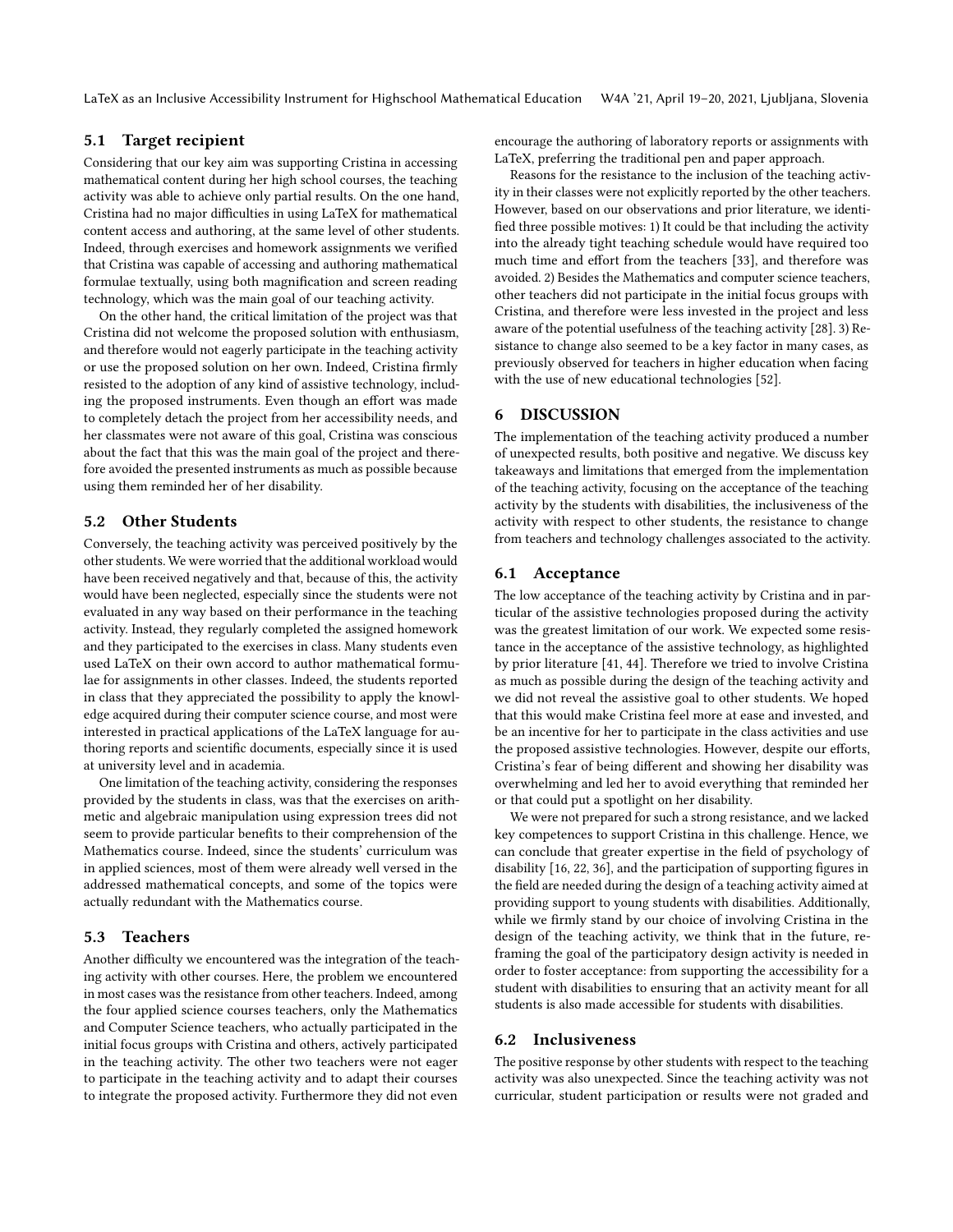did not impact their scores for other classes. This was expected to attract lower interest and result in a lower performance by the students [\[29\]](#page-8-53). Instead, the students actively participated in the activity, both in class and at home. They performed exercises in class and homework assignments, and many used the skills learned also for assignments given in other classes (i.e., they authored laboratory reports for other classes using LaTeX).

One reason for this success, as also reported by the students, was the perceived usefulness of the presented instruments for their future education and employment. The students were motivated by the fact that LaTeX is commonly used in STEM education and employment for authoring reports and documents, and therefore it constitutes a proftable skill for their future careers. Additionally, the teaching activity provided the students with the possibility to concretely apply the knowledge on markup languages acquired during their computer science course.

Conversely, the integration with the Mathematics course activities was not found to be particularly useful. The reason for the reported scarce usefulness was provided by the students themselves: in their specifc high school curriculum, they were already abundantly exposed to the addressed mathematical concepts, and therefore they did not need additional work on the same topics. For this reason we think that other high school curricula, such as literature, languages, or professionally oriented ones, which do not stress the same mathematical concepts as much, might still beneft from an approach using markup languages and expression trees to support the understanding of algebraic expressions.

## 6.3 Resistance to Change

While the Computer Science and Mathematics teachers spearheaded the teaching activity, other teachers were much less positive about it. Such resistance to change in the adoption of new education strategies and technologies has been reported in prior literature [\[52\]](#page-8-49), but further studies, assessing other teachers' perspectives, will need to be considered to form a clear picture about their motivations.

Based on our observations, we think that the two teachers who participated in the activity were originally more aware of Cristina's difficulty in accessing and authoring math content, because they more frequently assessed this issue in their courses. During the participatory design, they acquired more in-depth knowledge of the problem domain by interacting with other stakeholders, which made them further invested in the implementation of the teaching activity. They are also more tech-savvy and were eager to experiment with new instruments and technologies. Conversely, other teachers did not participate in the initial focus groups, an therefore had a lower awareness of the problem and of the potential benefts, for Cristina and other students. The lack of involvement in the teaching activity design may have further reduced their investment.

To improve the collaboration in similar teaching activities, we suggest the involvement of all teachers from the start. Interacting with experts in disabilities and other stakeholders may improve their understanding of the problem domain and infuence the acceptance of the teaching activity. Furthermore, highlighting benefts for all students and courses, such as quicker, better organized and streamlined production of math content, could further stimulate acceptance and proactive participation by the teachers.

## 6.4 Technology Challenges

There were no critical technical issues during the implementation of the designed approach. However, some of the students had diffculties in installing the LaTeX distribution and TexMaths plugin for LibreOffice on their home computers. While teaching and exercising activities in the laboratory setting were not impacted by the issue, this difficulty made it impossible for the affected students to exercise at home during the frst part of the course. To avoid similar problems during the second part of the course, we chose to use a web-based editor. This change also provided, as an added beneft, the possibility to access the same projects from home and in laboratory.

As a general takeaway, web-based technologies are useful to avoid installation and usage issues associated to specialized software such as LaTeX, which may include difficult setup steps, in particular when target users are not expert computer users, such as high school students. Web technologies also allow immediate usage and the possibility to ubiquitously access and share data. Furthermore, using web technologies it is possible to leverage accessibility facilities provided by existing web standards and libraries, for example to better integrate mathematical content with screen reader access [\[9,](#page-8-18) [10\]](#page-8-54)

#### 7 CONCLUSION

In this work we explore the usage of LaTeX typesetting markup language as an impromptu assistive technology for supporting a student with VI in accessing mathematical content. While LaTeX has not been designed with this scope in mind, it renders mathematical content as text, and therefore it can be used for non visual access of mathematical content. Indeed, our prior experience with visual impaired academics highlights that many frequently use LaTeX to access and author mathematical content.

We presented the participatory design and the implementation of a teaching activity using LaTeX as a key instrument for authoring mathematical content for a student with visual impairments. The project was meant to involve also other students, providing them with mathematical content authoring skills useful at higher education levels and in the employment. The project succeeded in teaching LaTeX basics and syntax to the students, and the activities were generally well received. However, the appreciation and the acceptance of the activity by the visually impaired student was quite low, and the collaboration with teachers from other courses faced some resistance.

In the future, we will take extra care to address possible acceptance issues, through support from experts in psychology of disability, and by re-framing the goal of the teaching activity as an activity intended for all students, with accessibility and inclusiveness as additional key characteristics. The participation of other teachers is also a factor that will need to be addressed in future teaching experiences that introduce accessibility technologies at high school level. One aspect that may improve the acceptance of the solution on their part is to demonstrate how the use of such technologies may positively impact their classes. Another possible way to improve the collaboration may be involving the teachers in the design of the curriculum, leaving them enough time to plan ahead inclusive teaching activities orthogonal to all courses.